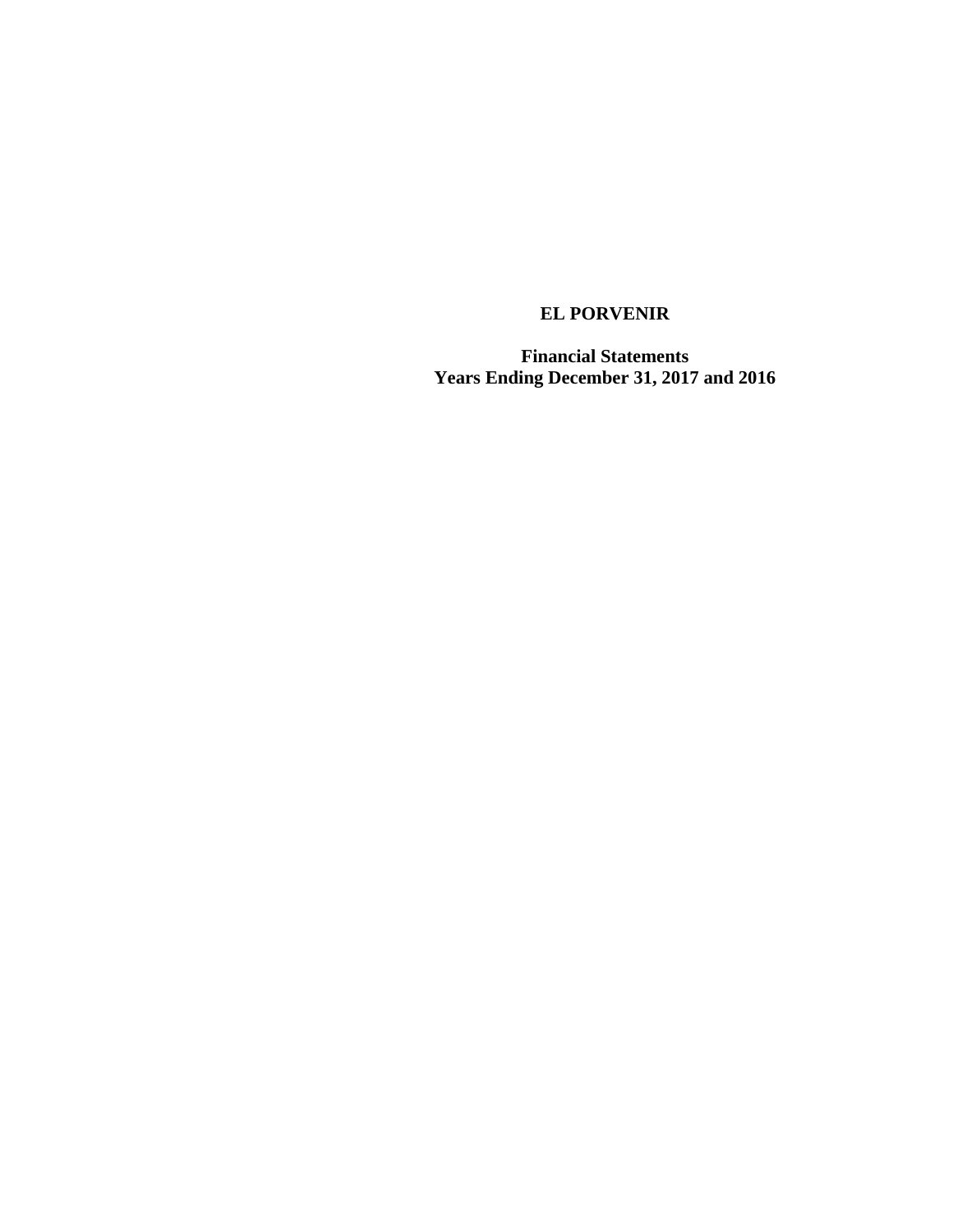# **EL PORVENIR** Years Ending December 31, 2017 and 2016

# **Table of Contents**

| <b>FINANCIAL STATEMENTS:</b> |  |
|------------------------------|--|
|                              |  |
|                              |  |
|                              |  |
|                              |  |
|                              |  |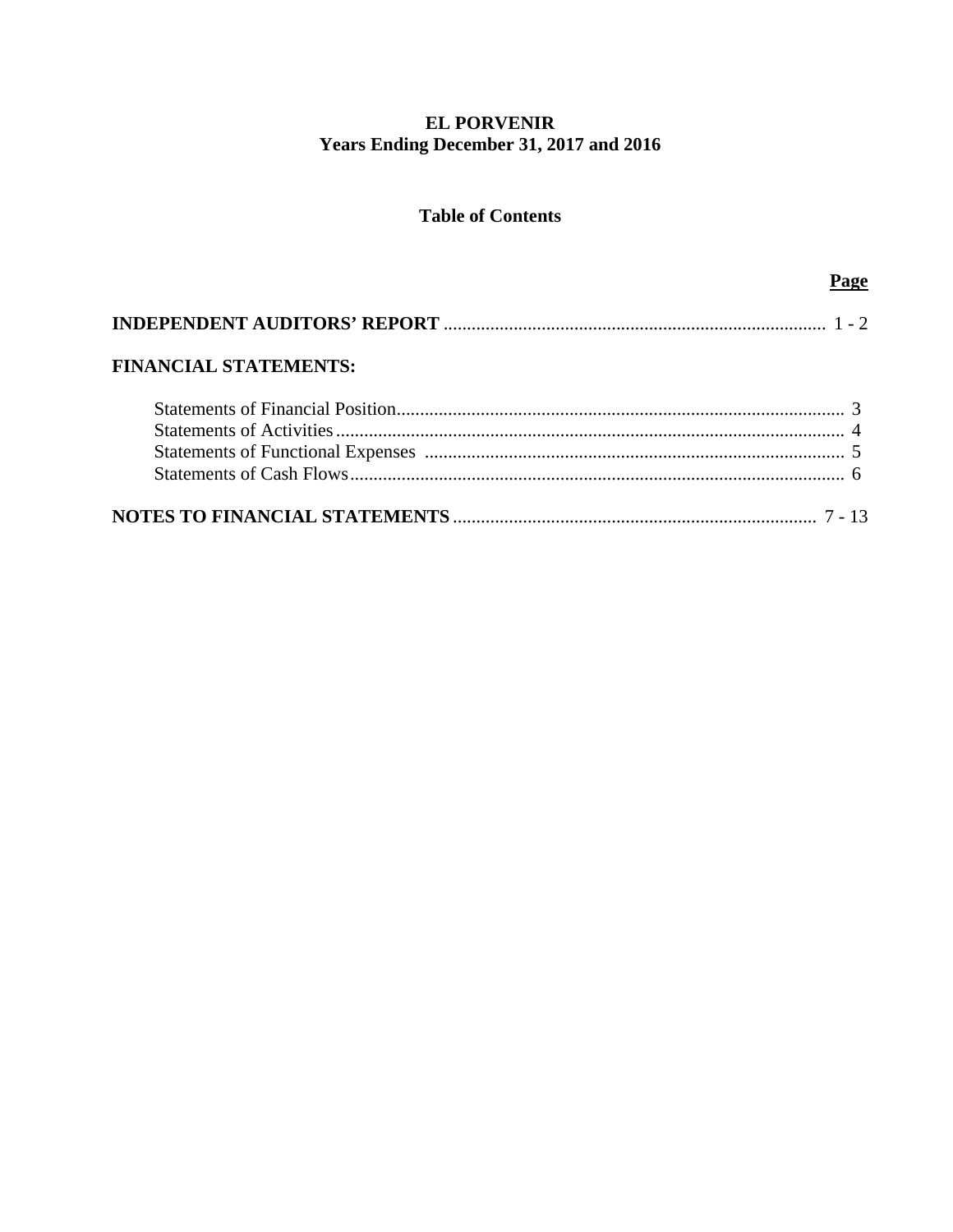**CLAUSEN & Associates** 

916 S. Main St. Suite 202 Longmont, CO 80501

Certified Public Accountants, PC-**Ouality and Integrity** 

P:303.678.5392 F:303.678.5434

## **INDEPENDENT AUDITORS' REPORT**

Board of Directors El Porvenir Broomfield, Colorado

We have audited the accompanying financial statements of El Porvenir (the Organization), which comprise the statement of financial position as of December 31, 2017, and the related statements of activities and cash flows for the year then ended, and the related notes to the financial statements.

## *Management's Responsibility for the Financial Statements*

Management is responsible for the preparation and fair presentation of these financial statements in accordance with accounting principles generally accepted in the United States of America; this includes the design, implementation, and maintenance of internal control relevant to the preparation and fair presentation of financial statements that are free from material misstatement, whether due to fraud or error.

### *Auditors' Responsibility*

Our responsibility is to express an opinion on these financial statements based on our audit. We conducted our audit in accordance with auditing standards generally accepted in the United States of America. Those standards require that we plan and perform the audit to obtain reasonable assurance about whether the financial statements are free from material misstatement.

An audit involves performing procedures to obtain audit evidence about the amounts and disclosures in the financial statements. The procedures selected depend on the auditors' judgment, including the assessment of the risks of material misstatement of the financial statements, whether due to fraud or error. In making those risk assessments, the auditor considers internal control relevant to the Organization's preparation and fair presentation of the financial statements in order to design audit procedures that are appropriate in the circumstances, but not for the purpose of expressing an opinion on the effectiveness of the Organization's internal control. Accordingly, we express no such opinion. An audit also includes evaluating the appropriateness of accounting policies used and the reasonableness of significant accounting estimates made by management, as well as evaluating the overall presentation of the financial statements.

We believe that the audit evidence we have obtained is sufficient and appropriate to provide a basis for our audit opinion.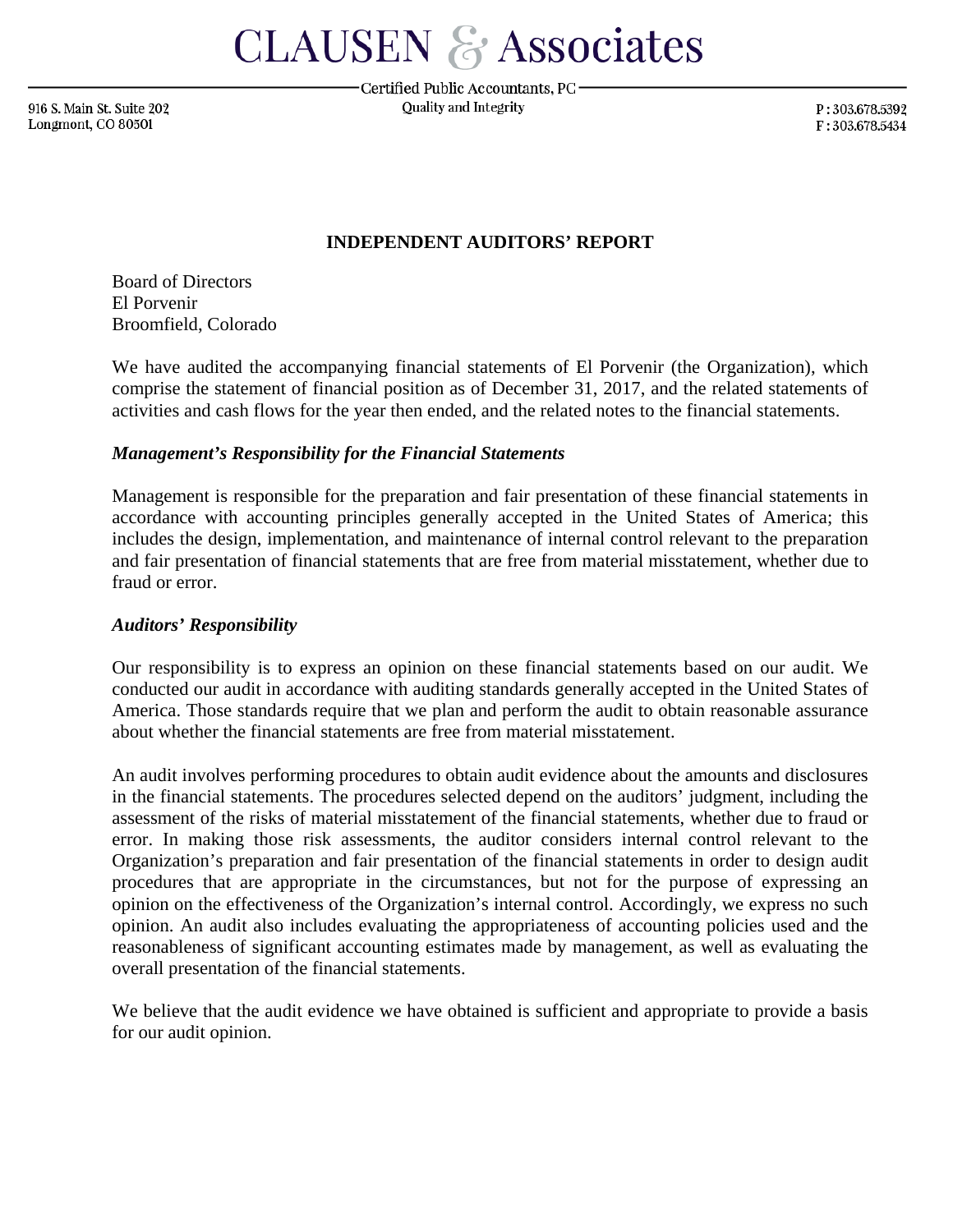# *Opinion*

In our opinion, the financial statements referred to above present fairly, in all material respects, the financial position of El Porvenir as of December 31, 2017, and the changes in its net assets and its cash flows for the year then ended in accordance with accounting principles generally accepted in the United States of America.

# *Report on Summarized Comparative Information*

We have previously audited El Porvenir's 2016 financial statements, and we expressed an unmodified audit opinion on those audited financial statements in our report dated April 29, 2017. In our opinion, the summarized comparative information presented herein as of and for the year ended December 31, 2016, is consistent, in all material respects, with the audited financial statements from which it has been derived.

Clausen + Associates

**Certified Public Accountants April 27, 2018**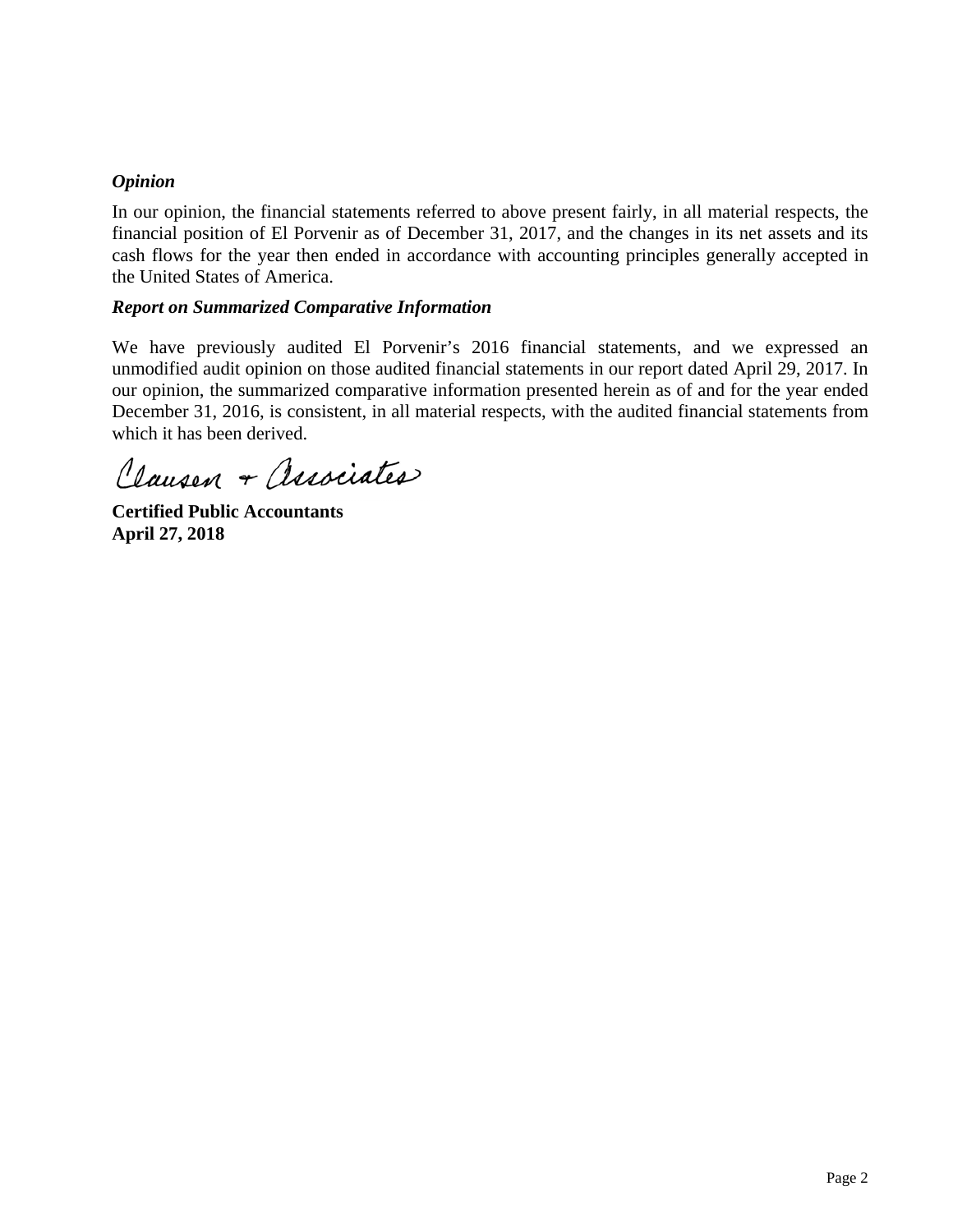# **STATEMENTS OF FINANCIAL POSITION**

|                                                                 | December 31,  |         |               |         |
|-----------------------------------------------------------------|---------------|---------|---------------|---------|
| <b>ASSETS</b>                                                   | 2017          |         |               | 2016    |
| <b>CURRENT ASSETS</b>                                           |               |         |               |         |
| Cash and cash equivalents                                       | $\mathbb{S}$  | 423,835 | \$            | 501,982 |
| Investments (Note 3)                                            |               | 116,937 |               | 104,449 |
| Accounts receivable, net (Note 2)                               |               | 43,562  |               | 28,818  |
| Promises to give, short-term                                    |               | 91,974  |               | 215,302 |
| Inventory                                                       |               | 7,119   |               | 7,172   |
| Total current assets                                            |               | 683,427 |               | 857,723 |
| <b>PROPERTY AND EQUIPMENT, NET (Note 4)</b>                     |               | 176,279 |               | 90,590  |
| <b>TOTAL ASSETS</b>                                             | $\mathcal{S}$ | 859,706 | $\mathcal{S}$ | 948,313 |
| <b>LIABILITIES AND NET ASSETS</b><br><b>CURRENT LIABILITIES</b> |               |         |               |         |
| Accounts payable                                                | \$            | 24,161  | $\mathcal{S}$ | 17,804  |
| Accrued expenses                                                |               | 78,402  |               | 67,380  |
| Total current liabilities                                       |               | 102,563 |               | 85,184  |
| <b>NET ASSETS</b>                                               |               |         |               |         |
| Unrestricted                                                    |               | 507,298 |               | 308,521 |
| Temporarily restricted (Note 6)                                 |               | 249,845 |               | 554,608 |
| Total net assets                                                |               | 757,143 |               | 863,129 |
| <b>TOTAL LIABILITIES AND NET ASSETS</b>                         | \$            | 859,706 | S             | 948,313 |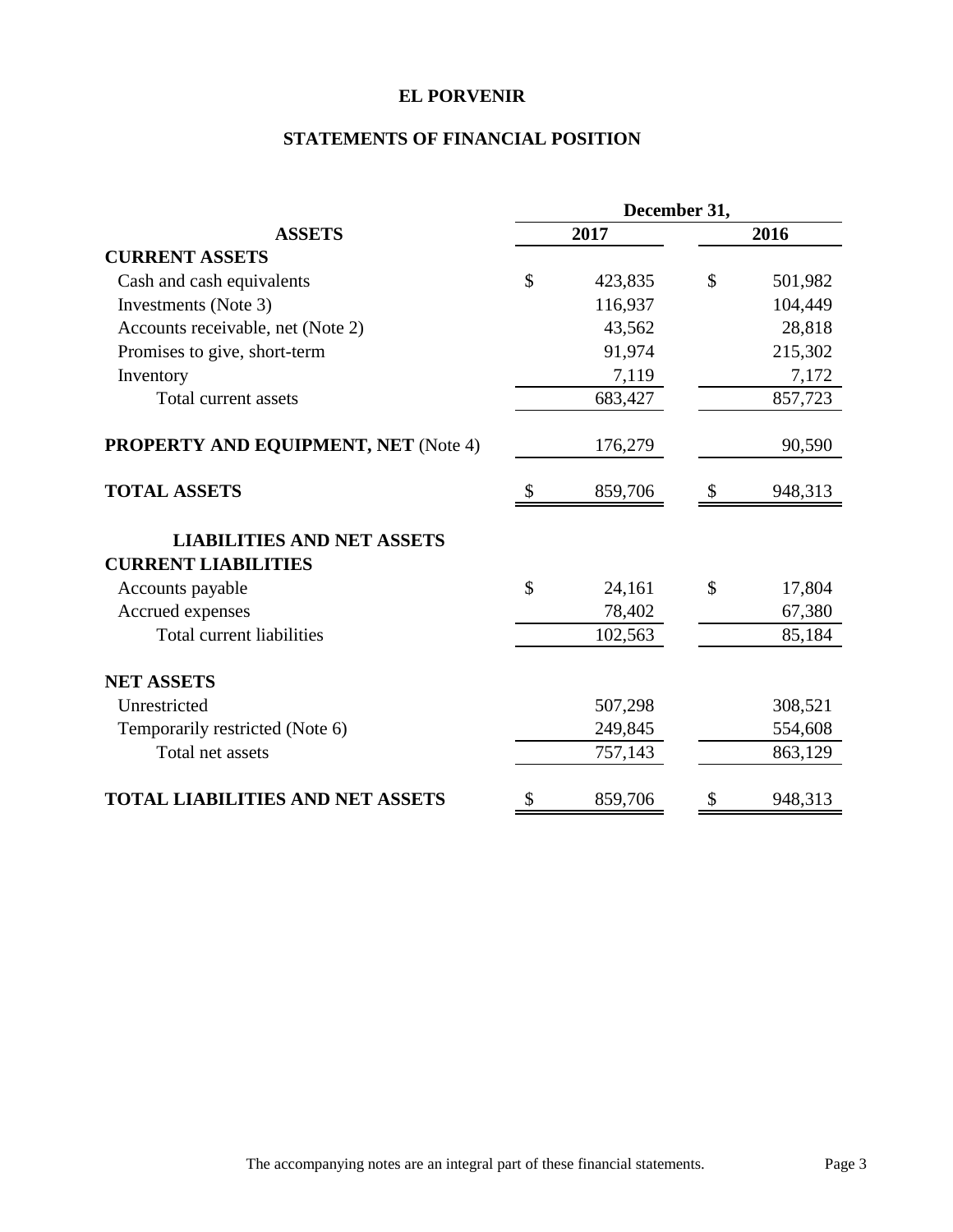# **STATEMENTS OF ACTIVITIES**

|                                             | <b>Years Ended December 31,</b> |            |               |
|---------------------------------------------|---------------------------------|------------|---------------|
|                                             | 2017                            |            | 2016          |
| <b>UNRESTRICTED NET ASSETS</b>              |                                 |            |               |
| <b>SUPPORT, REVENUE AND GAINS</b>           |                                 |            |               |
| Contributions                               | \$                              | 453,329    | \$<br>436,934 |
| Work trips                                  |                                 | 167,196    | 221,940       |
| Local contributions                         |                                 | 21,984     | 16,682        |
| Other                                       |                                 | 103,573    | 18,457        |
| Donated services                            |                                 | 15,565     | 18,904        |
| Investment income, net                      |                                 |            | 612           |
| Total unrestricted support and revenue      |                                 | 761,647    | 713,529       |
| <b>EXPENSES</b>                             |                                 |            |               |
| Program services                            | 1,311,396                       |            | 1,020,772     |
| Supporting activities                       |                                 |            |               |
| General and administrative                  |                                 | 149,145    | 120,853       |
| Fundraising                                 |                                 | 131,761    | 102,858       |
| Total supporting activities                 |                                 | 280,906    | 223,711       |
| Total expenses and losses                   | 1,592,302                       |            | 1,244,483     |
| <b>OTHER GAINS AND LOSSES</b>               |                                 |            |               |
| Unrealized gain (loss) on investments       |                                 | 10,507     | 5,472         |
| Gain (loss) on foreign exchange             |                                 | 27,282     | 18,158        |
| Total other gains and losses                |                                 | 37,789     | 23,630        |
| Net assets released from restrictions       |                                 | 382,117    | 140,126       |
| Change in unrestricted net assets           |                                 | (410,749)  | (367, 198)    |
| <b>TEMPORARILY RESTRICTED NET ASSETS</b>    |                                 |            |               |
| Contributions                               |                                 | 592,664    | 745,225       |
| WaterAid - Waslala Project (Note 8)         |                                 | 94,216     | 86,597        |
| Net assets released from restrictions       |                                 | (382, 117) | (140, 126)    |
| Change in temporarily restricted net assets |                                 | 304,763    | 691,696       |
| Change in net assets                        |                                 | (105,986)  | 324,498       |
| <b>NET ASSETS, beginning of year</b>        |                                 | 863,129    | 538,631       |
| NET ASSETS, end of year                     | \$                              | 757,143    | \$<br>863,129 |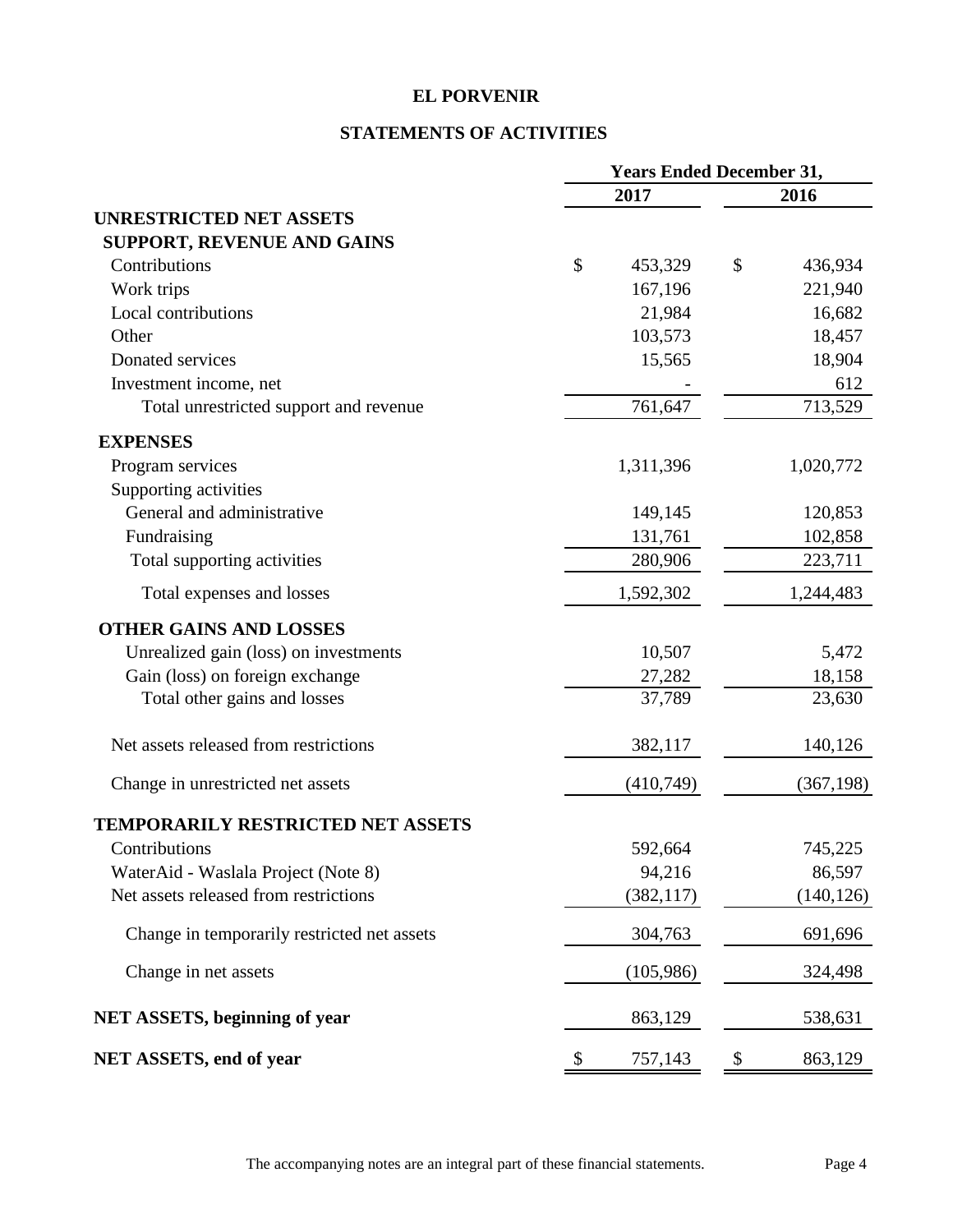#### **STATEMENTS OF FUNCTIONAL EXPENSES (with Summarized Comparative Totals for Year Ended December 31, 2016)**

|                                             |                            |                                  |                          |                 | <b>Total</b>           |
|---------------------------------------------|----------------------------|----------------------------------|--------------------------|-----------------|------------------------|
|                                             | Program<br><b>Services</b> | <b>Management</b><br>and General | <b>Fundraising</b>       | 2017            | <b>Summarized 2016</b> |
| Water and sanitation materials and supplies | 430,056<br>\$              | \$                               | $\mathbb{S}$             | \$<br>430,056   | \$<br>276,838          |
| Waslala Project                             | 127,823                    | 12,724                           |                          | 140,547         | 85,374                 |
| Work trips                                  | 151,931                    |                                  |                          | 151,931         | 165,829                |
| Reforestation materials and supplies        | 65,273                     |                                  |                          | 65,273          | 48,914                 |
| Health and hygiene education                | 43,264                     |                                  |                          | 43,264          | 48,490                 |
| Salaries and wages                          | 255,712                    | 55,938                           | 52,552                   | 364,202         | 312,089                |
| Payroll taxes and benefits                  | 99,512                     | 28,091                           | 18,512                   | 146,115         | 123,200                |
| Travel                                      | 53,148                     | 12,965                           | 10,736                   | 76,849          | 39,083                 |
| <b>Utilities</b>                            | 18,019                     | 6,568                            | 12,105                   | 36,692          | 45,386                 |
| Other expenses                              | 9,909                      | 8,684                            | 9,531                    | 28,124          | 25,820                 |
| Depreciation                                | 18,733                     | 3,512                            | 1,171                    | 23,416          | 18,596                 |
| Professional services                       | 7,969                      | 1,790                            | 13,412                   | 23,171          | 17,464                 |
| Institutional expense                       | 9,563                      | 11,496                           | 1,899                    | 22,958          | 7,437                  |
| <b>Outside services</b>                     | 18,187                     |                                  |                          | 18,187          | 2,603                  |
| Office expense and supplies                 | 2,297                      | 125                              | 8,378                    | 10,800          | 2,994                  |
| Bank charges and other fees                 |                            | 6,604                            | 929                      | 7,533           | 6,895                  |
| Insurance                                   |                            | 648                              | 2,536                    | 3,184           | 712                    |
| Training and technical assistance           |                            |                                  |                          |                 | 16,759                 |
| Total expenses                              | 1,311,396<br><b>S</b>      | 149,145<br><sup>\$</sup>         | 131,761<br>$\mathcal{S}$ | 1,592,302<br>\$ | \$<br>1,244,482        |
| Percentage of total expenses                | 82%                        | 10%                              | 8%                       | 100%            | 100%                   |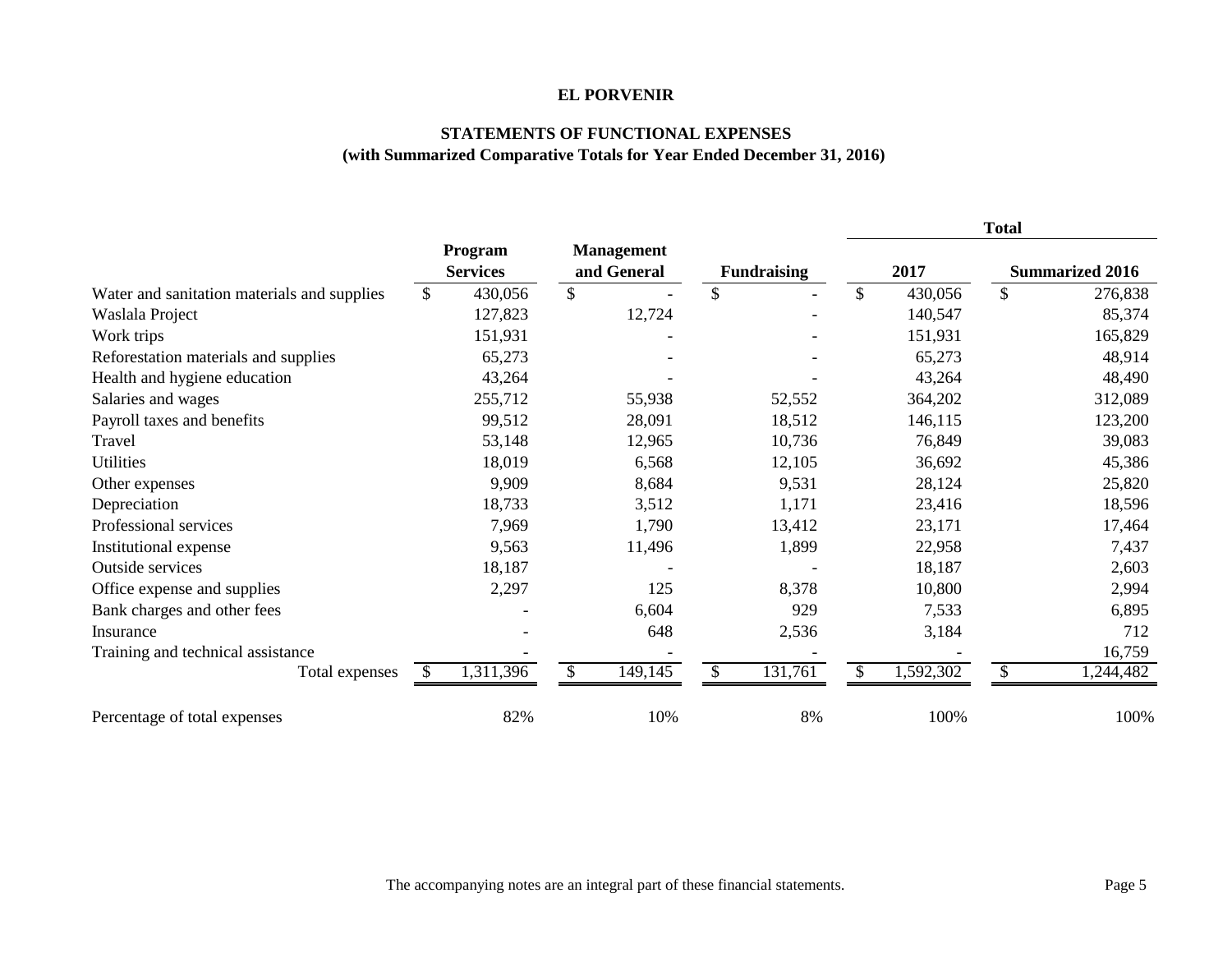# **STATEMENTS OF CASH FLOWS**

|                                                  | <b>Years Ended December 31,</b> |            |    |            |
|--------------------------------------------------|---------------------------------|------------|----|------------|
|                                                  |                                 | 2017       |    | 2016       |
| <b>CASH FLOWS FROM OPERATING ACTIVITIES</b>      |                                 |            |    |            |
| Change in net assets                             | $\mathcal{S}$                   | (105,986)  | \$ | 324,498    |
| Adjustments to reconcile net income to net cash  |                                 |            |    |            |
| from operating activities                        |                                 |            |    |            |
| Depreciation expense                             |                                 | 23,417     |    | 18,596     |
| (Increase) decrease in assets                    |                                 |            |    |            |
| Accounts receivable                              |                                 | (14, 744)  |    | (20, 447)  |
| Promises to give                                 |                                 | 123,328    |    | (104, 133) |
| Inventory                                        |                                 | 53         |    | (6, 840)   |
| Increase (decrease)in liabilities                |                                 |            |    |            |
| Accounts payable                                 |                                 | 6,357      |    | 11,247     |
| Accrued expenses                                 |                                 | 11,022     |    | 9,210      |
| Net cash provided (used) by operating activities |                                 | 43,447     |    | 232,131    |
| <b>CASH FLOWS FROM INVESTING ACTIVITIES</b>      |                                 |            |    |            |
| Sales (purchase) of property and equipment       |                                 | (109, 106) |    | (45,206)   |
| Purchase of investments                          |                                 | (12, 488)  |    | (6,084)    |
| Net cash provided (used) by investing activities |                                 | (121, 594) |    | (51,290)   |
| NET INCREASE (DECREASE) IN CASH AND              |                                 |            |    |            |
| <b>CASH EQUIVALENTS</b>                          |                                 | (78, 147)  |    | 180,841    |
| CASH AND CASH EQUIVALENTS, beginning of year     |                                 | 501,982    |    | 321,141    |
| CASH AND CASH EQUIVALENTS, end of year           | \$                              | 423,835    | \$ | 501,982    |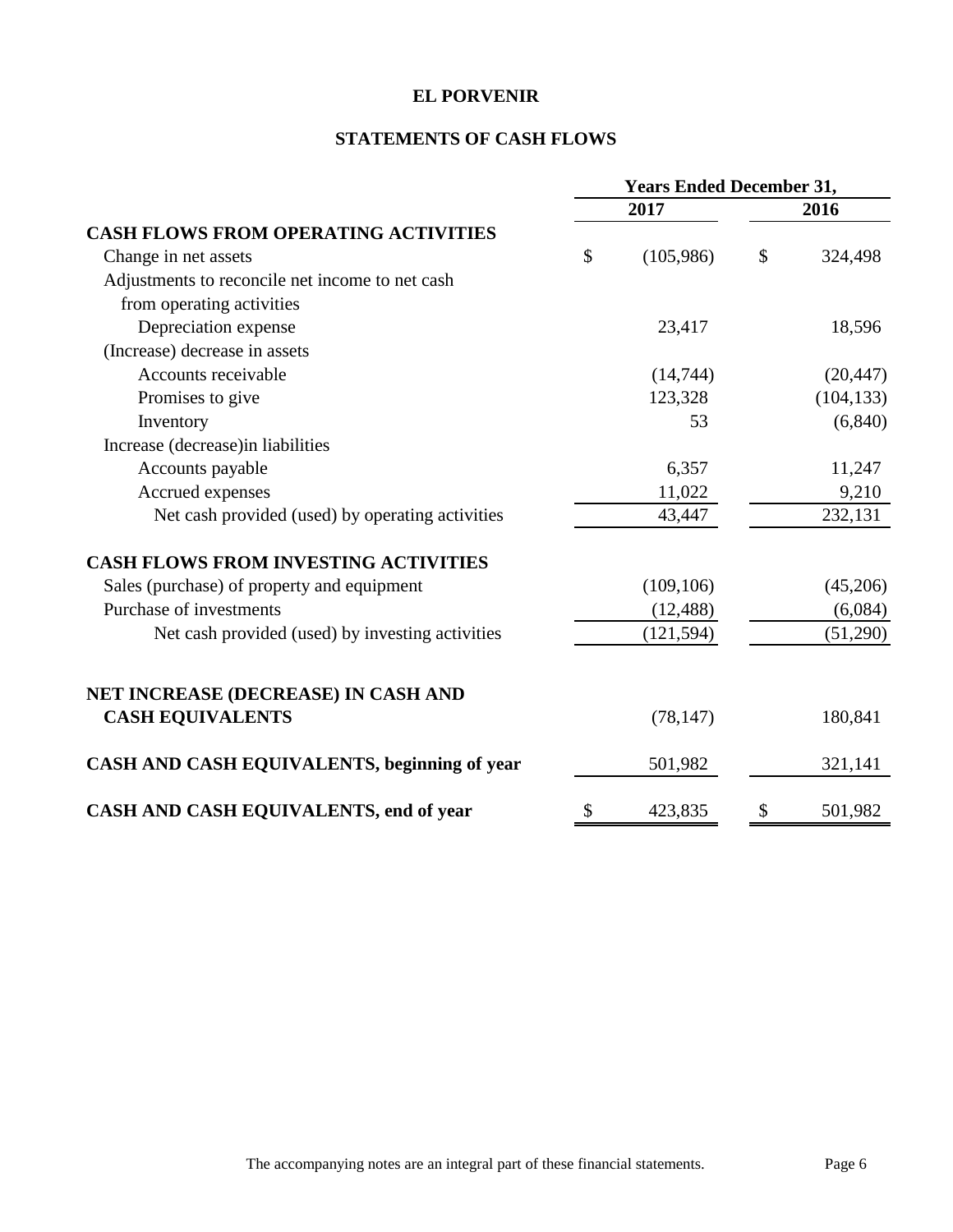# **NOTES TO FINANCIAL STATEMENTS December 31, 2017 and 2016**

### **NOTE 1 – SUMMARY OF SIGNIFICANT ACCOUNTING POLICIES**

This summary of significant accounting policies of El Porvenir (the Organization) is presented to assist in understanding El Porvenir's financial statements. The financial statements and notes are representations of El Porvenir's management who is responsible for the integrity and objectivity of the financial statements. These accounting policies conform to accounting principles generally accepted in the United States of America and have been consistently applied in the preparation of financial statements.

**Nature of Operations**. El Porvenir is incorporated under the California Non-Profit Corporations Code. El Porvenir's mission is to improve the standard of living of poor people in Nicaragua through sustainable self-help water, sanitation and reforestation projects. Specifically, El Porvenir partners with rural Nicaraguan villages to enable them to fulfill their right to a healthy environment, clean drinking water, and appropriate sanitation. The significant accounting policies followed are described below to enhance the usefulness of the financial statements to the reader.

 **Basis of Accounting.** The Organization's financial statements are prepared on the accrual basis and, accordingly, reflect all significant receivables, payables, and other liabilities. The Organization follows accounting standards set by the Financial Accounting Standards Board, commonly referred to as the "FASB." The FASB sets accounting principles generally accepted in the United States of America (GAAP) that are followed to ensure the financial condition, results of operations, and cash flows are consistently reported by the Organization. References to GAAP issued by the FASB in these footnotes are to the *FASB Accounting Standards Codification*, sometimes referred to as the Codification or ASC.

 **Financial Statement Presentation.** Under ASC 958-205, *Not-for-Profit Entities – Presentation of Financial Statements*, the Organization is required to report information regarding its financial position and activities according to three classes of net assets: unrestricted net assets, temporarily restricted net assets, and permanently restricted net assets. In addition, the Organization is required to present a statement of cash flows.

**Comparative Financial Information.** The financial statements include certain prior year summarized comparative information in total, but not by net asset class. Such information does not include sufficient detail to constitute presentation in conformity with GAAP and, consequently, has not been reported upon in the current auditors' report.

Accordingly, such information should be read in conjunction with the Organization's audited financial statements for the year ended December 31, 2016, dated April 29, 2017, from which the summarized information was derived.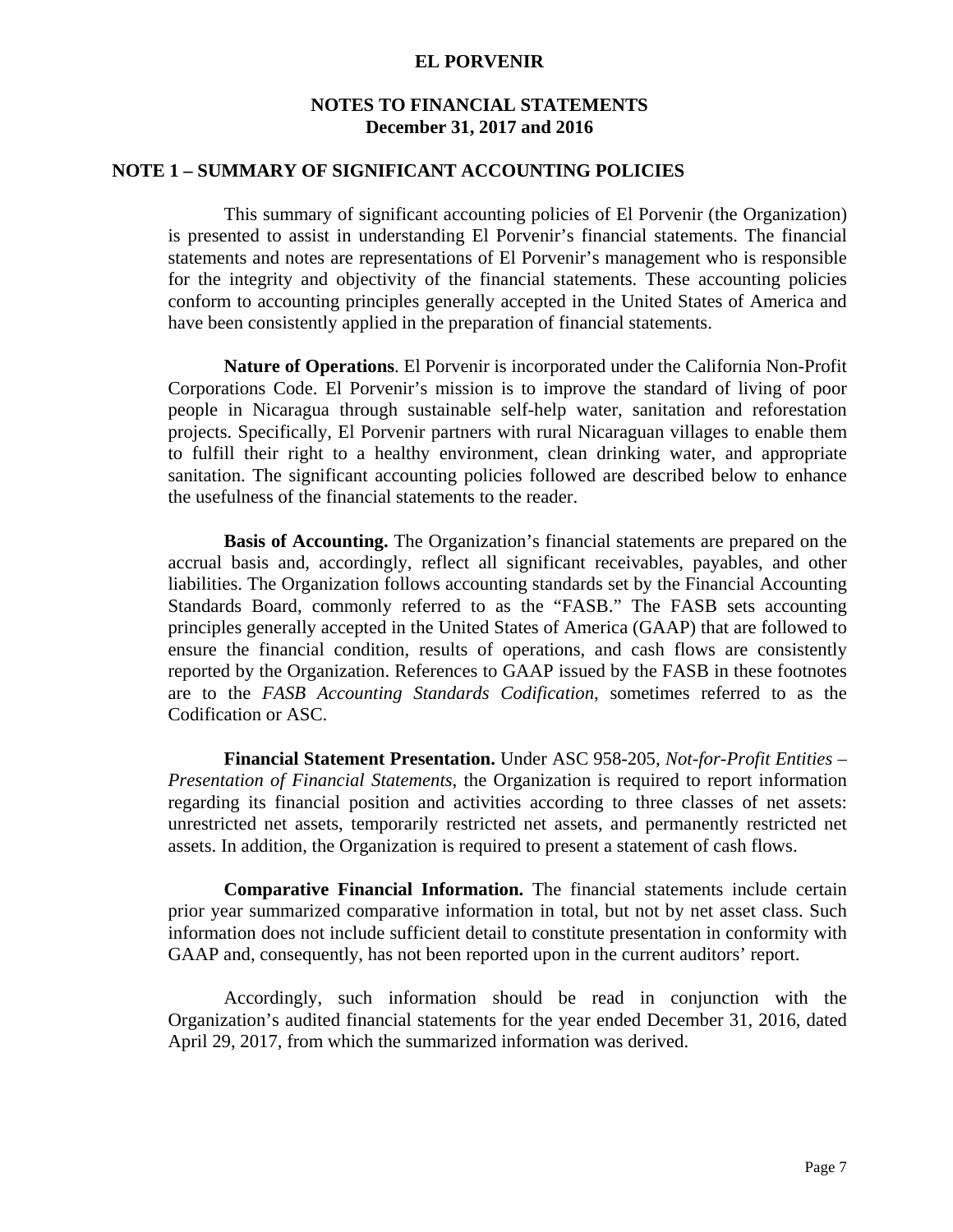## **NOTES TO FINANCIAL STATEMENTS December 31, 2017 and 2016**

### **NOTE 1** – **SUMMARY OF SIGNIFICANT ACCOUNTING POLICIES** – (continued)

**Cash Equivalents**. For purposes of the statement of cash flows, the Organization considers all unrestricted highly liquid investments with an original maturity of three months or less, and available for current operations, to be cash equivalents.

 **Accounts Receivable**. El Porvenir considers all receivables to be fully collectible. Accordingly, no allowance for doubtful accounts is required. If receivables become uncollectable, they will be charged to operations when that determination is made.

**Promises to Give.** Unconditional promises to give are recognized as revenue or gains in the period received and as assets, decreases of liabilities, or expenses depending on the form of the benefits received. Conditional promises to give are recognized only when the conditions on which they depend are substantially met and the promises become unconditional. Uncollectible promises are written off after management has used reasonable collection efforts and determined the promises will not be collected.

**Property and Equipment.** Property and equipment are stated at cost or fair market value in the case of donated items. The Organization capitalizes all assets over \$500. Purchases of property and equipment are recorded at cost and depreciated over the estimated useful life of the assets using the straight-line method.

**Use of Estimates.** The financial statements have been prepared in accordance with accounting principles generally accepted in the United States of America. In preparing financial statements, management is required to make estimates and assumptions that affect the reported amounts of assets, liabilities, support and revenues, and expenses. Actual results could differ from those estimates.

**Contributions**. In accordance with ASC 958-605, *Not-for-Profit Entities – Revenue Recognition* contributions received are recorded as unrestricted, temporarily restricted, or permanently restricted support, depending upon the existence and/or nature of any donor restrictions. All contributions are considered to be available for unrestricted use unless specifically restricted by the donor. Amounts received that are restricted for future periods or restricted by the donor for specific purposes are reported as temporarily restricted or permanently restricted support that increases those net asset classes.

 **Donated Services.** Donated services that create or enhance nonfinancial assets or that require specialized skills, are provided by individuals possessing those skills, and would typically need to be purchases if not provided by donation, are recorded at their estimated fair values in the period received.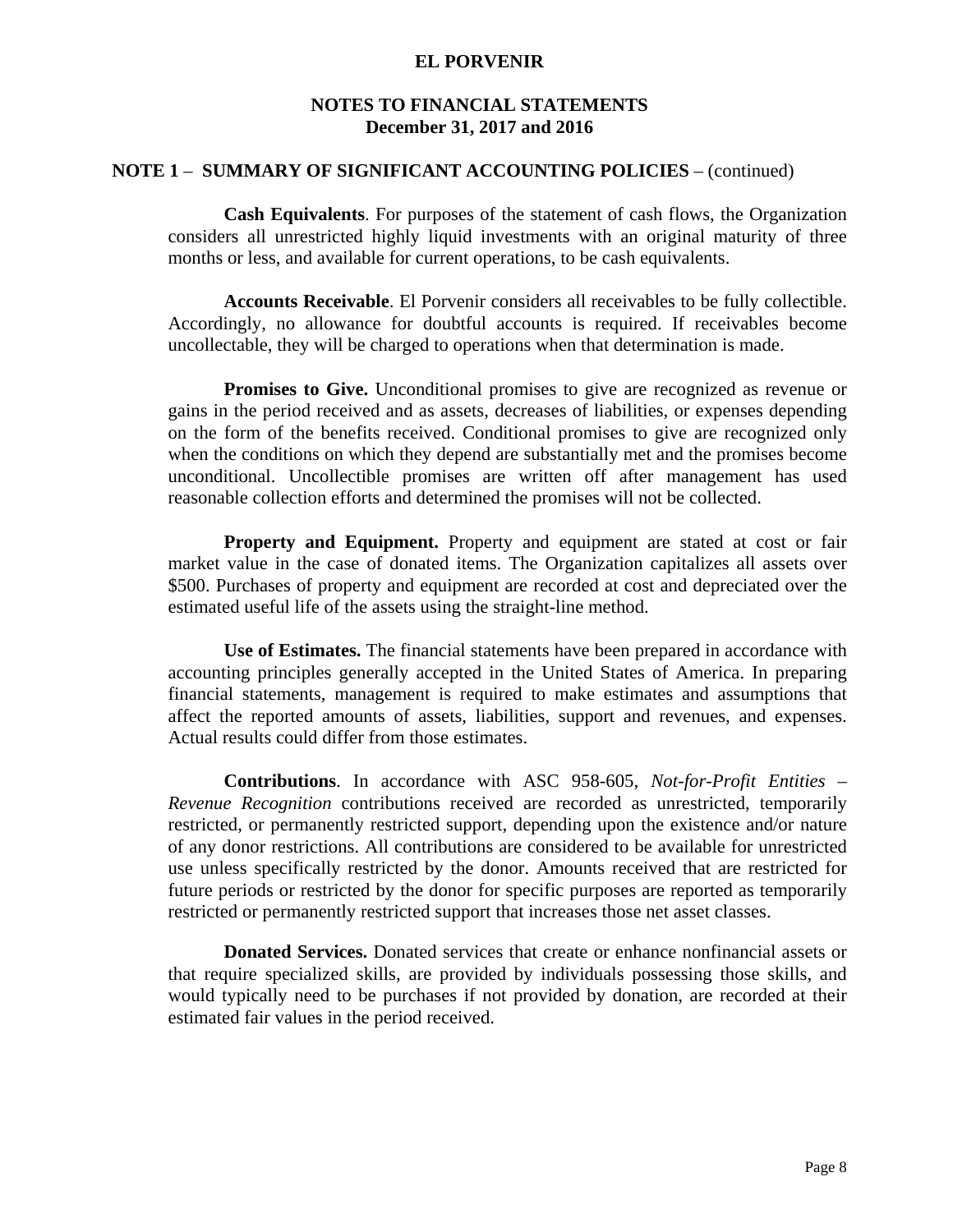## **NOTES TO FINANCIAL STATEMENTS December 31, 2017 and 2016**

### **NOTE 1** – **SUMMARY OF SIGNIFICANT ACCOUNTING POLICIES** – (continued)

 **Functional Expense Allocation.** The costs of providing the various programs and other activities have been summarized on a functional basis in the statement of activities and in the statement of functional expenses. Whenever possible, the Organization charges directly identifiable expenses to programs and supporting services. Accordingly, certain costs have been allocated to program services and supporting activities that benefited.

 **Foreign Currency Transactions.** The functional currencies used by El Porvenir are the U.S. Dollar and the Nicaraguan Córdoba. Assets and liabilities denominated in currencies other that the U.S. Dollar are translated into U.S. Dollars at the rates in effect at the date of the statements of financial position. Revenue and expense items dominated in currencies other than the U.S. Dollar are translated into U.S. Dollars at the rates in effect during the period.

 El Porvenir's operations are concentrated outside the United States, in Nicaragua. Though the risk that any foreign operations could be interrupted in the near term is reasonably possible, management does not expect any disruption in the near or long term.

**Income Taxes.** No provision for income tax is provided, as the Organization is exempt under *Section 501(c)(3) of the Internal Revenue Code* and the *California Income Tax Act.* 

**Accounting for Uncertain Tax Positions**. The Organization follows guidance to account for any uncertainty in income taxes with respect to the accounting for all tax positions taken (or expected to be taken) on an income tax return. This guidance applies to all open tax periods in all tax jurisdictions in which the Organization is required to file an income tax return. Under GAAP, in order to recognize an uncertain tax benefit the taxpayer must be more likely than not of sustaining the position and measurement of the benefit is calculated as the largest amount that is more than 50 percent likely to be realized upon resolution of the benefit. Management does not believe there are any uncertain tax positions.

**Fair Value Measurements**. ASC 820, *Fair Value Measurements and Disclosures*, requires the use of a fair value hierarchy that prioritizes the inputs to valuation techniques used to measure fair value into three levels: quoted market prices in active markets for identical assets and liabilities (Level 1); inputs other than quoted market prices that are observable for the asset or liability, either directly or indirectly (Level 2); and unobservable inputs from the asset or liability (Level 3).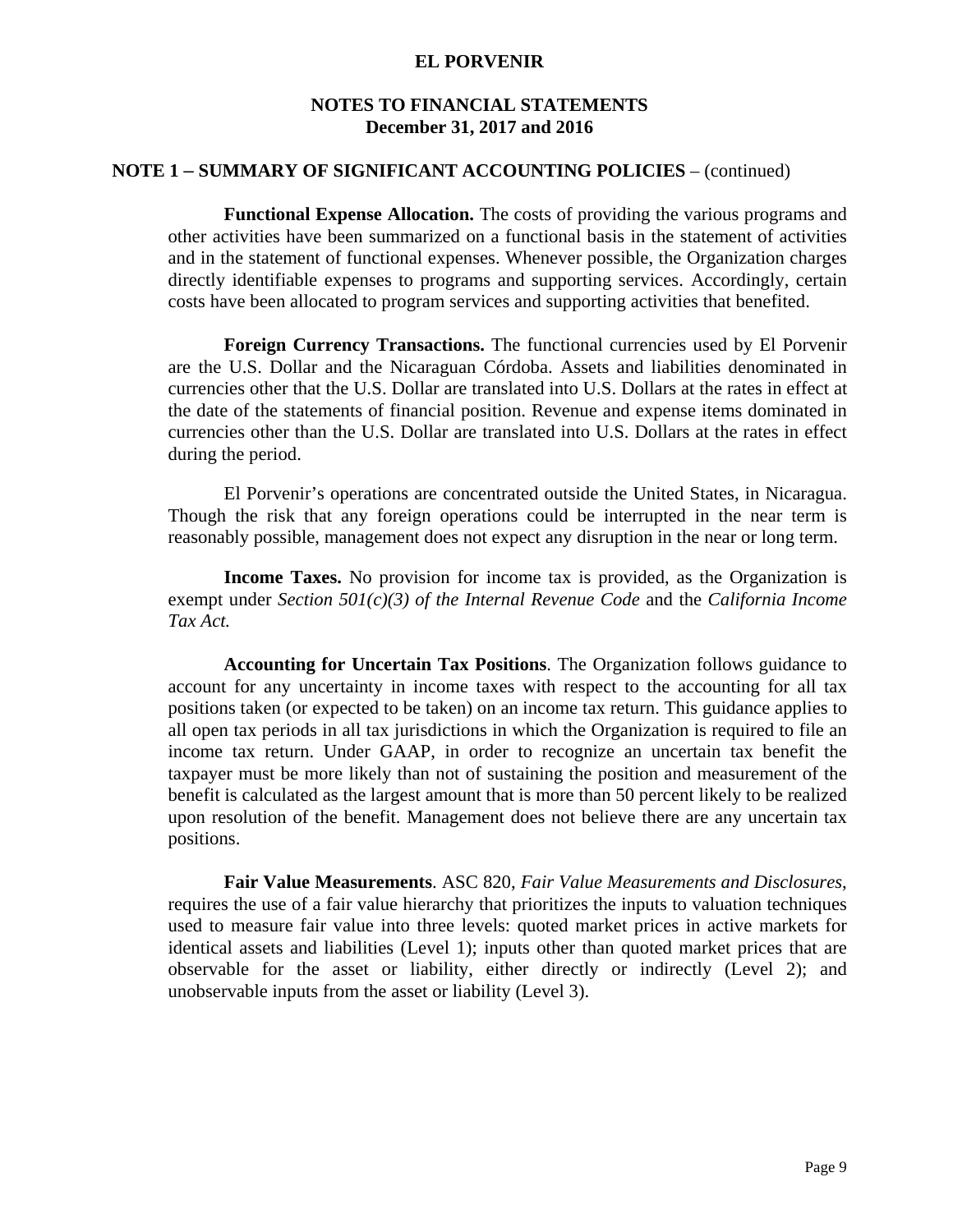## **NOTES TO FINANCIAL STATEMENTS December 31, 2017 and 2016**

### **NOTE 1** – **SUMMARY OF SIGNIFICANT ACCOUNTING POLICIES** – (continued)

**Estimates** The financial statements have been prepared in accordance with accounting principles generally accepted in the United States of America. In preparing financial statements, management is required to make estimates and assumptions that affect the reported amounts of assets, liabilities, support and revenues, and expenses. Actual results could differ from those estimates.

 **Concentration of Credit Risk.** El Porvenir maintains cash balances at financial institutions located in the United States and Nicaragua. The Fondo de Garantia de Depositos (Fund for Deposits Insurance) insures accounts at each Nicaraguan institution up to \$10,000. The Federal Deposit Insurance Corporation insures accounts at each U.S. institution up to \$250,000. El Porvenir is subject to some credit risk through shortterm cash investments which are placed with high credit quality financial institutions. At timesm cash equivalents may exceed the FDIC limits and other insured limits. For the years ending December 31, 2017 and 2016, El Porvenir had cash balances that exceeded insured limits of \$132,631 and \$37,014 in Nicaragua, and \$12,593 and \$177,371 in the United States, respectively.

**Inventory**. Inventory consists principally of stove tops, rope pumps and chimneys and is valued at lower of cost or market using the first-in first-out (FIFO) valuation method. Inventory was \$7,119 and \$7,172 for the years ended December 31, 2017 and 2016, respectively.

**Advertising.** ASC 958-720, *Other Expenses, Advertising Costs*, requires direct response advertising to be capitalized when it can be shown that customers responded to a specific advertisement and there is probable future economic benefit. The Organization does not currently use direct response advertising; hence, advertising costs are expensed when incurred.

**Investments.** Under ASC 958-320, *Not-for-Profit Entities – Investments-Debt and Equity Securities*, investments in marketable securities with readily determinable fair values and all investments in debt securities are reported at their fair values in the statement of financial position. Investments consist of common stock and mutual funds. Interest, dividends and realized and unrealized gains and losses are included in the change in net assets in the statement of activities.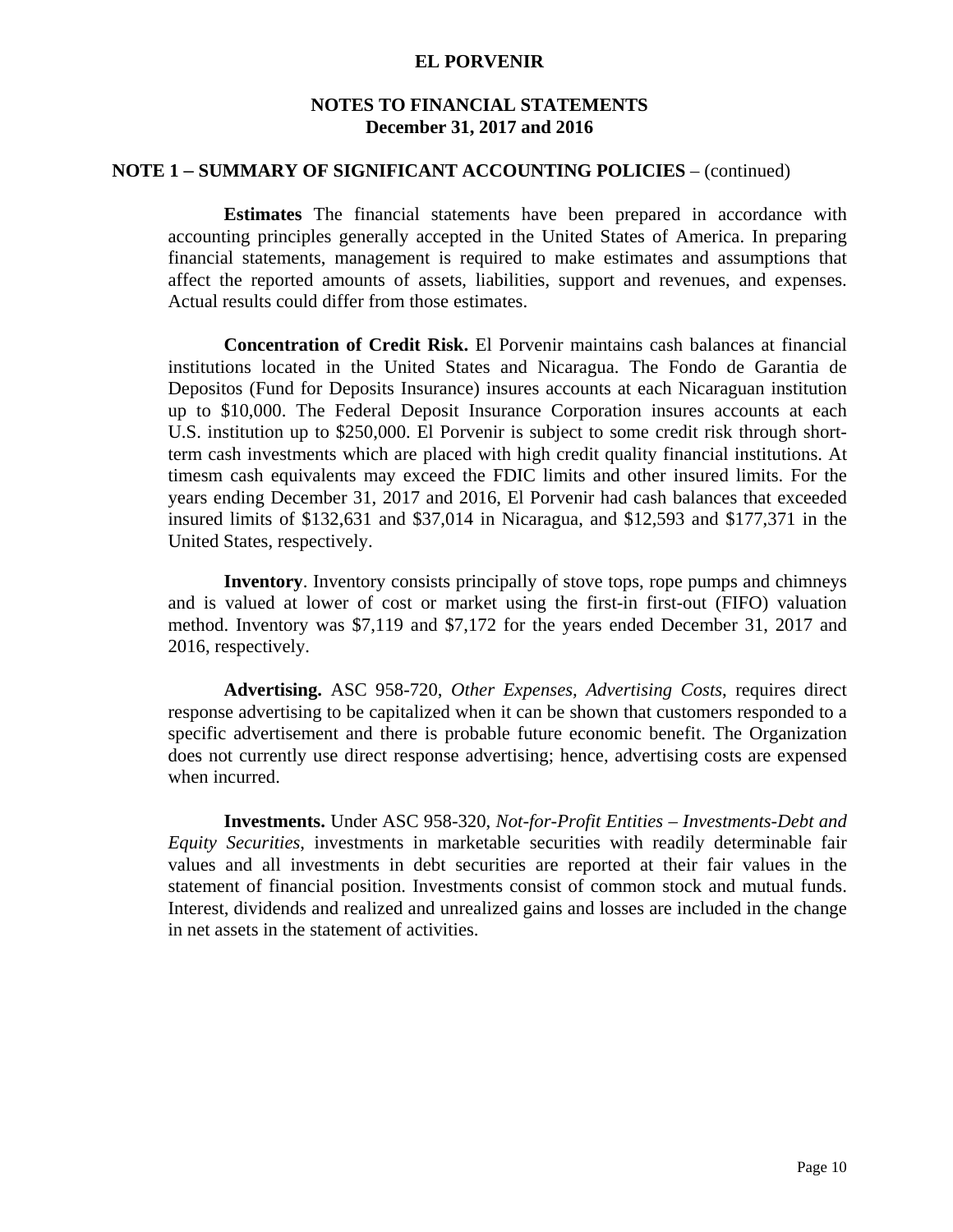## **NOTES TO FINANCIAL STATEMENTS December 31, 2017 and 2016**

### **NOTE 2 – ACCOUNTS RECEIVABLE**

Accounts receivable consisted of the following at December 31:

|                                     | 2017   |  | 2016   |
|-------------------------------------|--------|--|--------|
| Nicaraguan tax receivable           |        |  | 8,048  |
| Cash advances for building projects |        |  | 19,763 |
| Work trips                          | 37,638 |  |        |
| Other                               | 5,924  |  | 1.007  |
| Total                               | 43,562 |  | 28,818 |

### **NOTE 3 – INVESTMENT RESERVE FUNDS**

The Board of Directors (the Board) takes fiduciary responsibility in monitoring the investments on a bi-monthly basis. The unrealized loss on investments is due to the market conditions. Investments at fair value, as measured using quoted market prices in active markets for identical assets or redemption values (Level 1 inputs under ASC 820), consisted of the following at December 31:

|                     | <b>2017</b> | 2016          |
|---------------------|-------------|---------------|
| <b>Mutual Funds</b> | 116,937     | \$<br>104,449 |

Investment income consisted of the following for the year ended December 31:

|                                       |   | 2017    | 2016    |
|---------------------------------------|---|---------|---------|
| Interest and dividend income          |   | 690     | 1,788   |
| Unrealized gain (loss) on investments |   | 10,507  | 5,472   |
| Fees and charges                      |   | (1,334) | (1,176) |
| Total investment income               | S | 9,863   | 6.084   |

## **NOTE 4 – PROPERTY AND EQUIPMENT**

Property and equipment consisted of the following at December 31:

|                              | 2017         | 2016       |
|------------------------------|--------------|------------|
| Land                         | 22,470<br>\$ | 10,204     |
| <b>Building</b>              | 120,711      | 48,854     |
| Equipment                    | 15,937       | 11,377     |
| Vehicles                     | 148,869      | 129,845    |
| Total property and equipment | 307,987      | 200,280    |
| Accumulated depreciation     | (131,708)    | (109, 690) |
| Property and equipment, net  | 176,279      | 90,590     |

The increase in land and building assets was due to a donation of two houses from another non-profit organization in Nicaragua.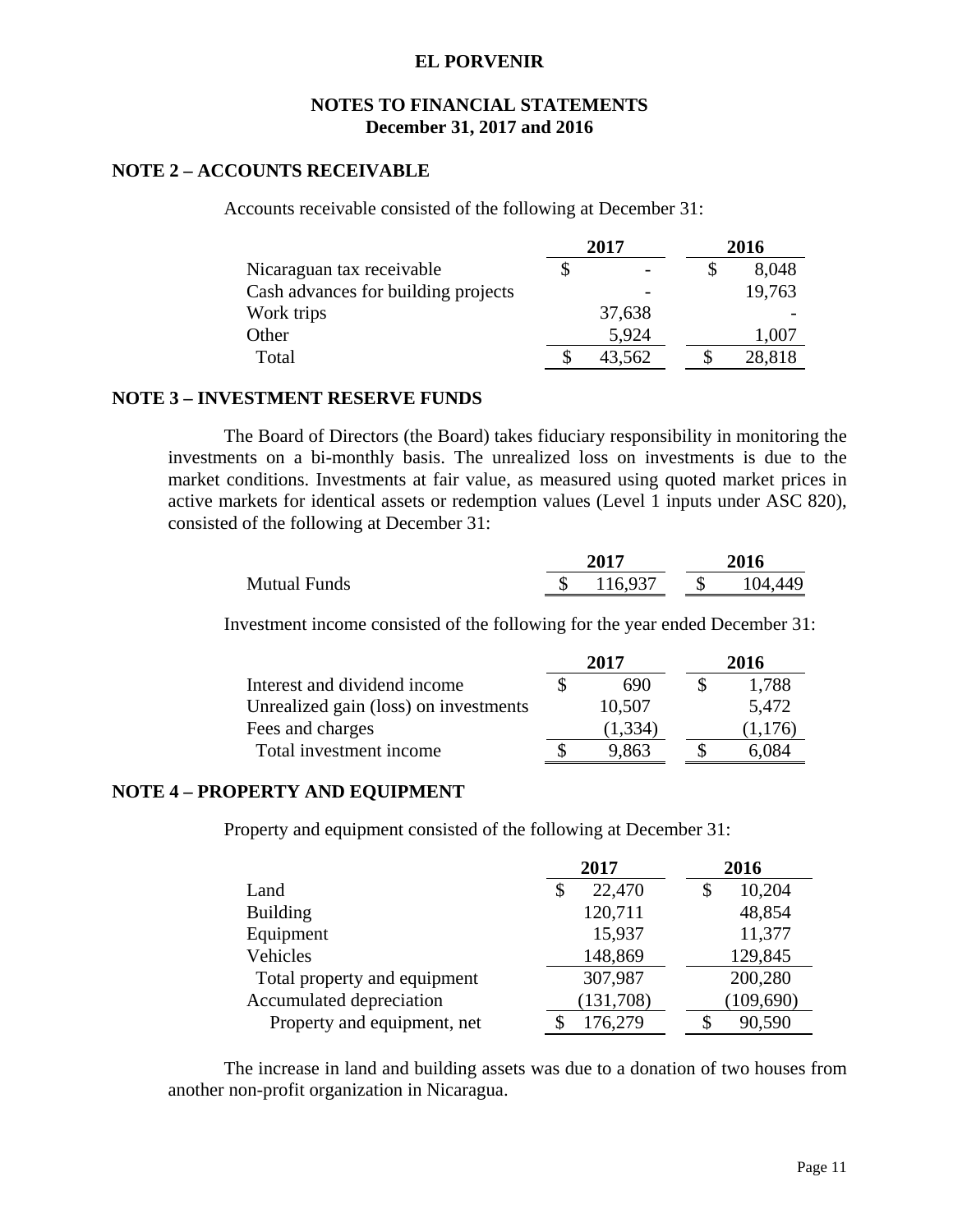## **NOTES TO FINANCIAL STATEMENTS December 31, 2017 and 2016**

### **NOTE 5 – DONATED SERVICES**

El Porvenir received donated services to aid in building hand-dug wells, community wash stations, and household latrines. These services were valued at \$15,565 and \$18,904 for the years ended December 31, 2017 and 2016, respectively.

In addition, a substantial number of volunteers have made significant contributions of their time to El Porvenir's program and supporting services. No amount is recognized for these services because the criteria for recognition have not been met.

### **NOTE 6 – NET ASSETS**

Temporarily restricted net assets consisted of the following at December 31:

| 2017    | 2016    |
|---------|---------|
|         |         |
| 249,845 | 554,608 |
| 249,845 | 554,608 |
|         |         |

#### **NOTE 7 – OFFICE LEASE**

El Porvenir leased two general office suites in Broomfield, Colorado under an operating lease which began on November 1, 2015. In May, 2017, El Porvenir dropped one of the suites without penalty and a new lease agreement was signed beginning June 1, 2017 and expires on May 31, 2020. El Porvenir does not have the option to extend the term of the lease. Lease expense for the years ending December 31, 2017 and 2016 was \$6,450 and \$8,340 respectively.

Future minimum rental payments and lease payments due during the years ending December 31 are as follows:

| Year  | <b>Office Lease</b> |
|-------|---------------------|
| 2018  | \$<br>5,100         |
| 2019  | 5,275               |
| 2020  | 2,250               |
| Total | 12,625              |